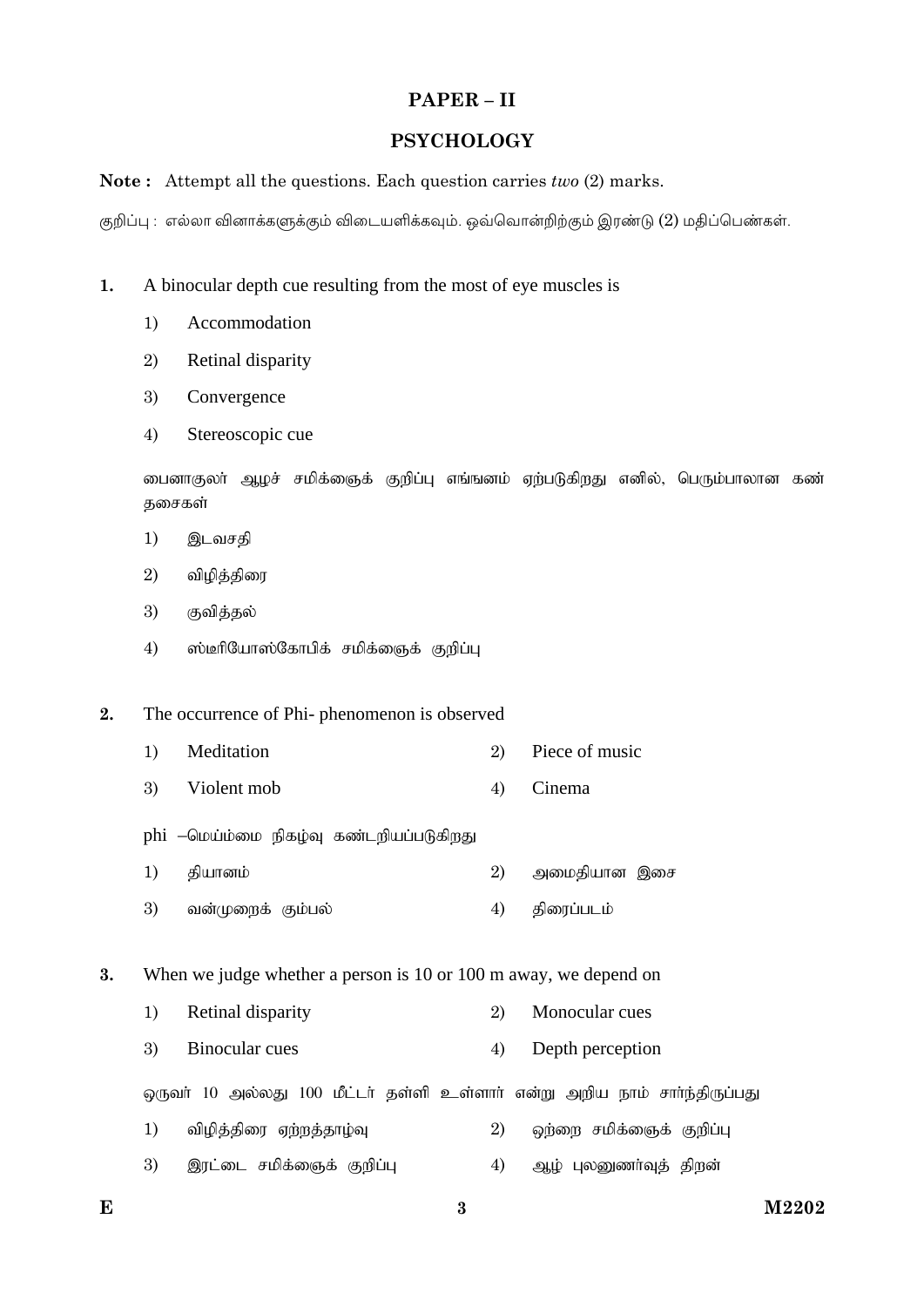**4.** A penny seen from straight ahead casts a circular image on retina. This is an example of Constancy. 1) Size Constancy 2) Colour 3) Brightness 4) Shape நேர்முன் காணும் பென்னி விமிக்கிரையில் வட்டவடிவ பிம்பக்கைக் கோர்றுவிக்கும் எனில் அது \_\_\_\_\_\_\_\_\_\_\_\_\_\_\_\_\_\_ மாறாத் தன்மைக்குச் சான்று 1) அளவு மாறாத் தன்மை  $1$   $2)$  நிறம்  $3)$  @offl  $4)$  only only  $1$ **5.** Closure objects tend to be partially in front of Distant Objects 1) Liner Perspective 2) Super Position 3) Texture Gradient 4) Aerial Perspective நெருக்கத்தில் உள்ள பொருட்கள், தொலைவிலுள்ள பொருட்களின் முன் பாதியளவே தோன்றுதல் 1) நேரொழுங்கு நோக்கு  $(2)$  உயர் இடம் 3) இழை நயச் சாய்வளவு விகித நோக்கு  $4$ ) வான்வெளி நோக்கு **6. b** is a decrease in the strength of a response to a repeated stimulus 1) Habituation 2) Discrimination 3) Repetition 4) Association திரும்பத் திரும்ப நேரிடும் தூண்டலுக்கான பதிலின் வலிமை 1) tof;fg;gLj;jy; 2) ghugl;rg;gLj;Jjy; 3) மீண்டும் செய்தல்  $\begin{array}{ccc} 3 & 4 & \partial \end{array}$  ஒருங்கிணைத்தல் **7.** \_\_\_\_\_\_\_\_\_\_\_\_ refers to the period during which a response is being learned. 1) Habituation 2) Discrimination 3) Acquisition 4) Association என்பது ஒரு எதிர்வினையைக் கற்றுக்கொள்வதற்கு எடுத்துக் கொள்ளும் கால அளவினைக் குறிக்கும். 1) tof;fg;gLj;Jjy; 2) ghugl;rg;gLj;Jjy; 3) Vw;Wf;nfhs;Sjy; 4) xUq;fpizj;jy;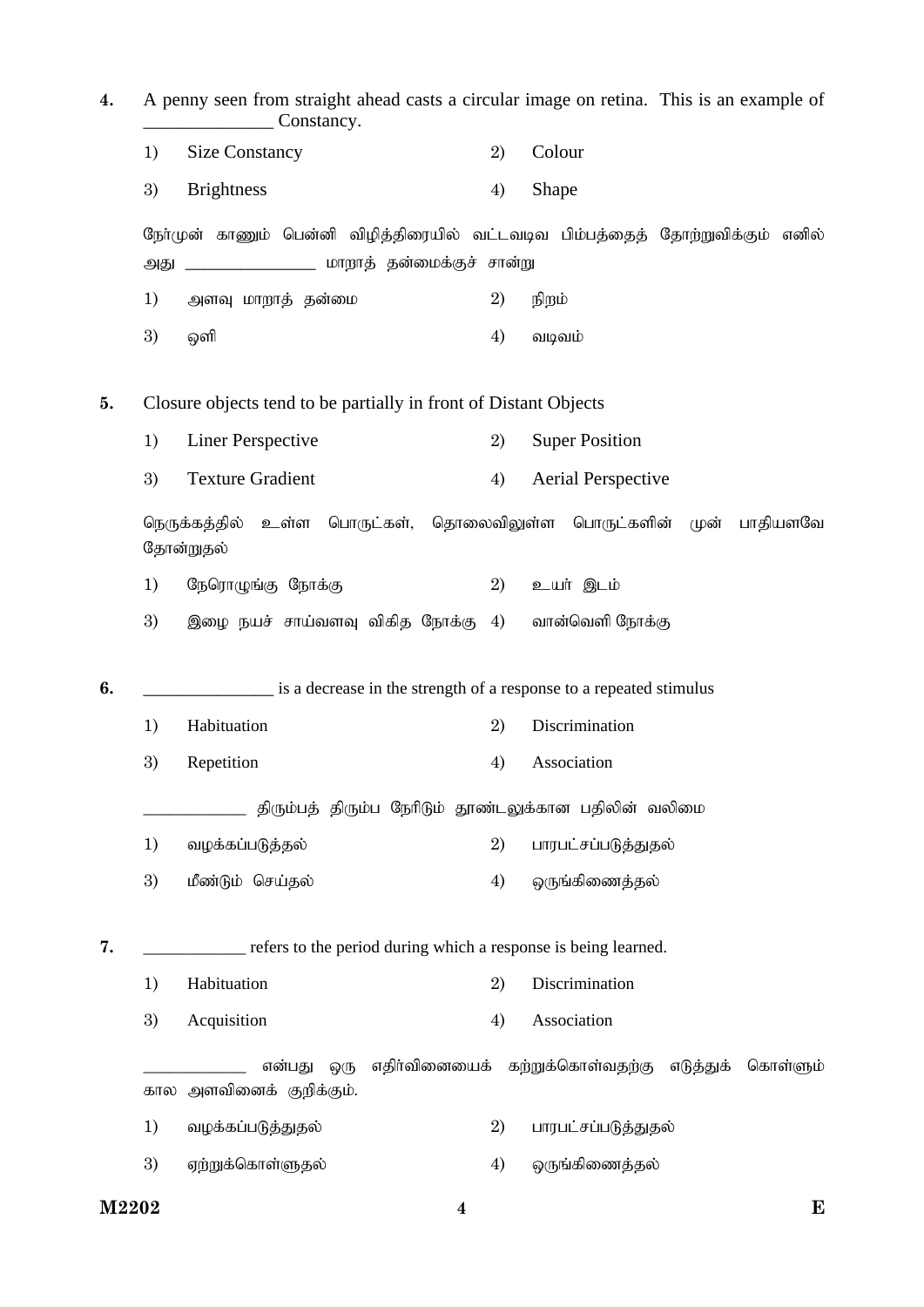- **8.** Presenting Conditioned Stimulus and Unconditioned Stimulus at the same time of conditioning referred to
	- 1) Pairing
	- 2) Delayed pairing
	- 3) Simultaneous pairing
	- 4) Delayed non pairing

கட்டுப்படுத்தப்பட்ட தூண்டல் கட்டுப்படுத்தப்படாத தூண்டல் இரண்டனையும் ஒரே சமயத்தில் தருதல் இங்ஙனம் குறிப்பிடப்படுகிறது

- 1) இணையமைத்தல்
- 2) தாமதப்படுத்தப்பட்ட இணையமைத்தல்
- 3) … ஒரே தருணத்திலான இணையமைத்தல்
- $4$ ) தாமதப்படுத்தப்பட்ட இணையில்லாத இணையமைத்தல்
- **9.** Reinforcement may be given for the first response they make after various numbers of responses have happened. This is called as
	- 1) Fixed Ratio Schedule
	- 2) Fixed Interval Schedule
	- 3) Variable Ratio Schedule
	- 4) Variable interval Schedule

உரமூட்டுதல், முதல் எதிர்வினைக்கே தரப்பட, பின்னர் எண்ணற்ற எதிர்வினைகள் நிகழ்வது இங்ஙனம் அமைக்கப்படுகிறது

- 1) நிலைப்படுத்தப்பட்ட விகிதப் பட்டியல்
- $2$ ) คราดิจองมันเหิร์ รมันมี ๆ ติดอน ติดเจที มนั่นจนจ่า
- 3) மாறி விகிகப் பட்டியல்
- 4) மாறி இடைவெளி பட்டியல்
- **10.** The process in which the desirable behavior is quickly reinforced with points and bills that are later turned in for tangible rewards is called as
	- 1) Shaping 2) Behaviour Modification
	- 3) Token Economy 4) Rewards

விருப்பத்திற்குரிய நடத்தை விரைவாக வலிவூட்டப்பட்டு, புள்ளிகள் இரசீதுகளுடன், பின்னர், தெளிவாக உணரத் தக்க வெகுமதிகளைப் பெறுதல் இங்ஙனம் சொல்லப்படுகிறது

- 1) வடிவமைத்தல்  $\hspace{1.6cm}$  2) நடத்தை மாறுபாடு
- 3) Nlhf;fd; nghUspay; 4) ntFkjpfs;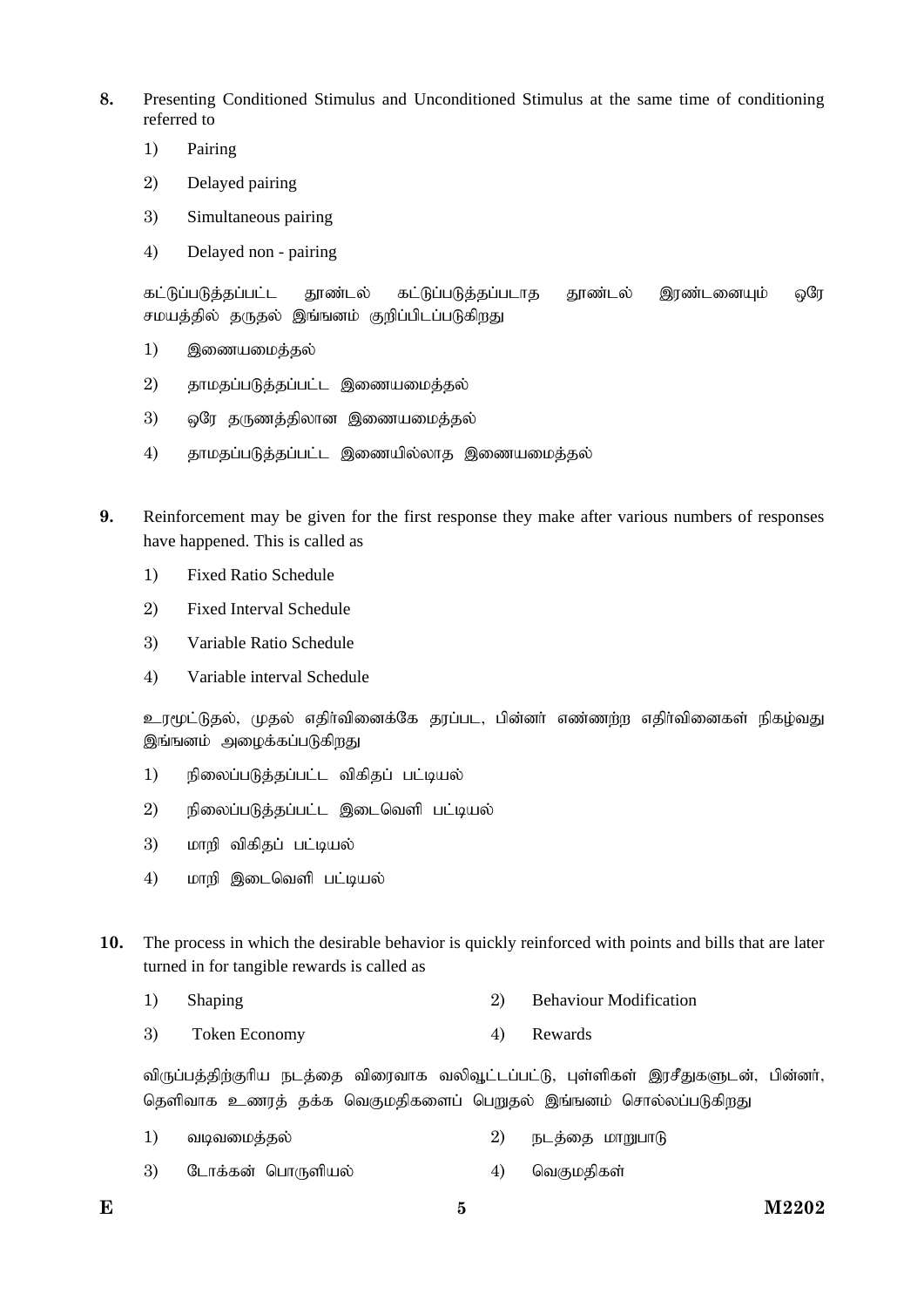| 11. | The storage capacity of STM can be increased by a process known as                                                         |                                                                   |    |                             |  |  |  |
|-----|----------------------------------------------------------------------------------------------------------------------------|-------------------------------------------------------------------|----|-----------------------------|--|--|--|
|     | 1)                                                                                                                         | Free call                                                         | 2) | Chunking                    |  |  |  |
|     | 3)                                                                                                                         | Rehearsal                                                         | 4) | Encoding                    |  |  |  |
|     | STM இன் சேமிப்புத் திறனை அதிகரிக்கும் நடைமுறை இங்ஙனம் அறியப்படுகிறது                                                       |                                                                   |    |                             |  |  |  |
|     | 1)                                                                                                                         | இலவச அழைப்பு                                                      | 2) | திண்ணிய கூறுகள்             |  |  |  |
|     | 3)                                                                                                                         | ஒத்திகை                                                           | 4) | உள்ளீட்டுக் குறியிடல்       |  |  |  |
| 12. | Mental Repetition of information for retention in Short Term Memory                                                        |                                                                   |    |                             |  |  |  |
|     | 1)                                                                                                                         | Encoding                                                          | 2) | Retrieval                   |  |  |  |
|     | 3)                                                                                                                         | Rehearsal                                                         | 4) | Forgetting                  |  |  |  |
|     | தகவலை நினைவில்<br>கொள்வதற்காக<br>மூளைக்குள் திரும்பத்திரும்பக்<br>குறைந்த<br>கால<br>ஞாபகத்தில் கொள்ளும் பொருட்டுக் கூறுதல் |                                                                   |    |                             |  |  |  |
|     | 1)                                                                                                                         | உள்ளீட்டுக் குறியிடல்                                             | 2) | மீளப் பெறுதல்               |  |  |  |
|     | 3)                                                                                                                         | ஒத்திகை                                                           | 4) | மறத்தல்                     |  |  |  |
| 13. | Memory for motor movements and skills                                                                                      |                                                                   |    |                             |  |  |  |
|     | 1)                                                                                                                         | Episodic                                                          | 2) | Semantic                    |  |  |  |
|     | 3)                                                                                                                         | Procedural                                                        | 4) | Chunking                    |  |  |  |
|     | இயக்கச் செயல்பாடு, கற்றல் திறன்களுக்கான ஞாபகம்                                                                             |                                                                   |    |                             |  |  |  |
|     | 1)                                                                                                                         | ஞாபகச் சார்பின்                                                   | 2) | பொருள் சாா்பின்             |  |  |  |
|     | 3)                                                                                                                         | நடைமுறைசாா்பின்                                                   | 4) | திண்ணிய கூறுகள்             |  |  |  |
| 14. | If the memory traces distorts with time then it is validating of _______________<br>theory                                 |                                                                   |    |                             |  |  |  |
|     | 1)                                                                                                                         | Interference                                                      | 2) | <b>Motivated Forgetting</b> |  |  |  |
|     | 3)                                                                                                                         | Decay                                                             | 4) | Reconstruction              |  |  |  |
|     |                                                                                                                            | நினைவலைகள் காலப் போக்கில் சிதறுகின்றன இது கொள்கையின் ஏற்புத்தன்மை |    |                             |  |  |  |
|     | 1)                                                                                                                         | இடையிடுதல்                                                        | 2) | மறத்தலுக்கான ஊக்குவிப்பு    |  |  |  |
|     | 3)                                                                                                                         | அழிவு                                                             | 4) | மீள் கட்டமைப்பு             |  |  |  |
| 15. | Inappropriate retrieval cues is the cause of                                                                               |                                                                   |    |                             |  |  |  |
|     | 1)                                                                                                                         | Poor encoding                                                     | 2) | Forgetting in STM           |  |  |  |
|     | 3)                                                                                                                         | Forgetting in LTM                                                 | 4) | Interference                |  |  |  |
|     | போதுமானதல்லாத திரும்பப்பெறுதல் சமிக்ஞைக் குறிப்பு இதன் விளைவு                                                              |                                                                   |    |                             |  |  |  |
|     | 1)                                                                                                                         | வறிய உள்ளிடல்                                                     | 2) | STM இல் மறத்தல்             |  |  |  |
|     | 3)                                                                                                                         | LTM இல் மறத்தல்                                                   | 4) | இடைப்படுதல்                 |  |  |  |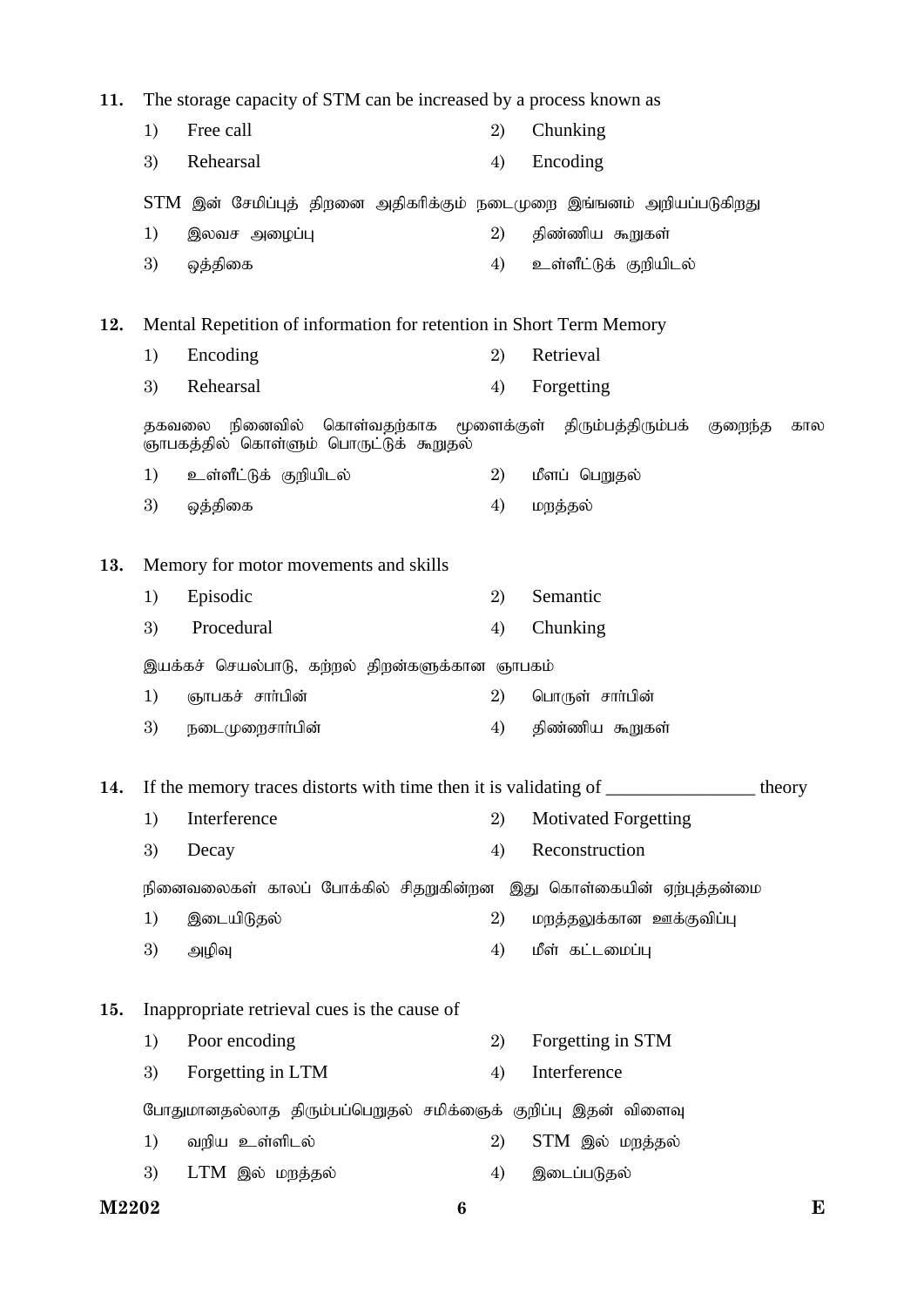### **16.** Aphasia affecting speech comprehension

- 1) Broca's aphasia 2) Global Amnesia
- 3) Kooorsakoffs Syndrome 4) Wernicks aphasia

அபேசியா பேச்சுப் புரிந்துகொள்ளலைப் பாதிக்கிறது

- 1) GNuhfh mNgrpah 2) cyf kwjp
- 3) கூர்சகோப்ஸ் சிண்ட்ரோம் 4) வெர்னிக்ஸ் அபேசியா

### **17.** Match the following

- I) Prototype A . Categories
- II) Concept B . Average features
- III) Exemplar C . Thinking in pictures
- IV) Mental Image D . Specific member/ instance
- I II III IV
- 1) B D A C
- 2) B A D C
- 3) A D B C 4) A B D C

# பொருத்துக:-

| I)         | மூலவடிவு        |              |              | A - பகுப்புகள்                     |  |  |  |  |  |
|------------|-----------------|--------------|--------------|------------------------------------|--|--|--|--|--|
| II)        | கருத்தாக்கம்    |              |              | B - சராசரி கூறுகள்                 |  |  |  |  |  |
| $\rm{III}$ | எடுத்துக்காட்டு |              |              | C - படங்களில் சிந்தித்தல்          |  |  |  |  |  |
| IV)        | மன பிம்பம்      |              |              | D - குறிப்பிட்ட உறுப்பினர் நிகழ்வு |  |  |  |  |  |
|            | T               | $\mathbf{H}$ | Ш            | IV                                 |  |  |  |  |  |
| 1)         | B               | D            | $\mathsf{A}$ | C                                  |  |  |  |  |  |
| 2)         | B               | A            | D            | C                                  |  |  |  |  |  |
| 3)         | A               | D            | B            | C                                  |  |  |  |  |  |
| 4)         | A               | B            | D            | C                                  |  |  |  |  |  |

18. **\_\_\_\_\_\_\_\_\_** are strategies usually leading to solution but does not guarantee success.

| 1)                                              | Heuristic                 | 2) | Goals                                        |  |  |  |
|-------------------------------------------------|---------------------------|----|----------------------------------------------|--|--|--|
| 3)                                              | <b>Algorithm</b>          |    | Means end analysis                           |  |  |  |
| உத்திகள்<br>இவை<br>வெற்றிக்கு உறுதியளிப்பன அல்ல |                           |    | பொதுவாகத் தீர்விற்கு இட்டுச் செல்வன<br>அனால் |  |  |  |
| 1)                                              | 2)<br>ஹ்யூரிஸ்டிக்        |    | இலக்குகள்                                    |  |  |  |
| 3)                                              | திட்டச் செயல் நிரல்<br>4) |    | கூட்டுத்தொகைப் பகுப்பாய்வு                   |  |  |  |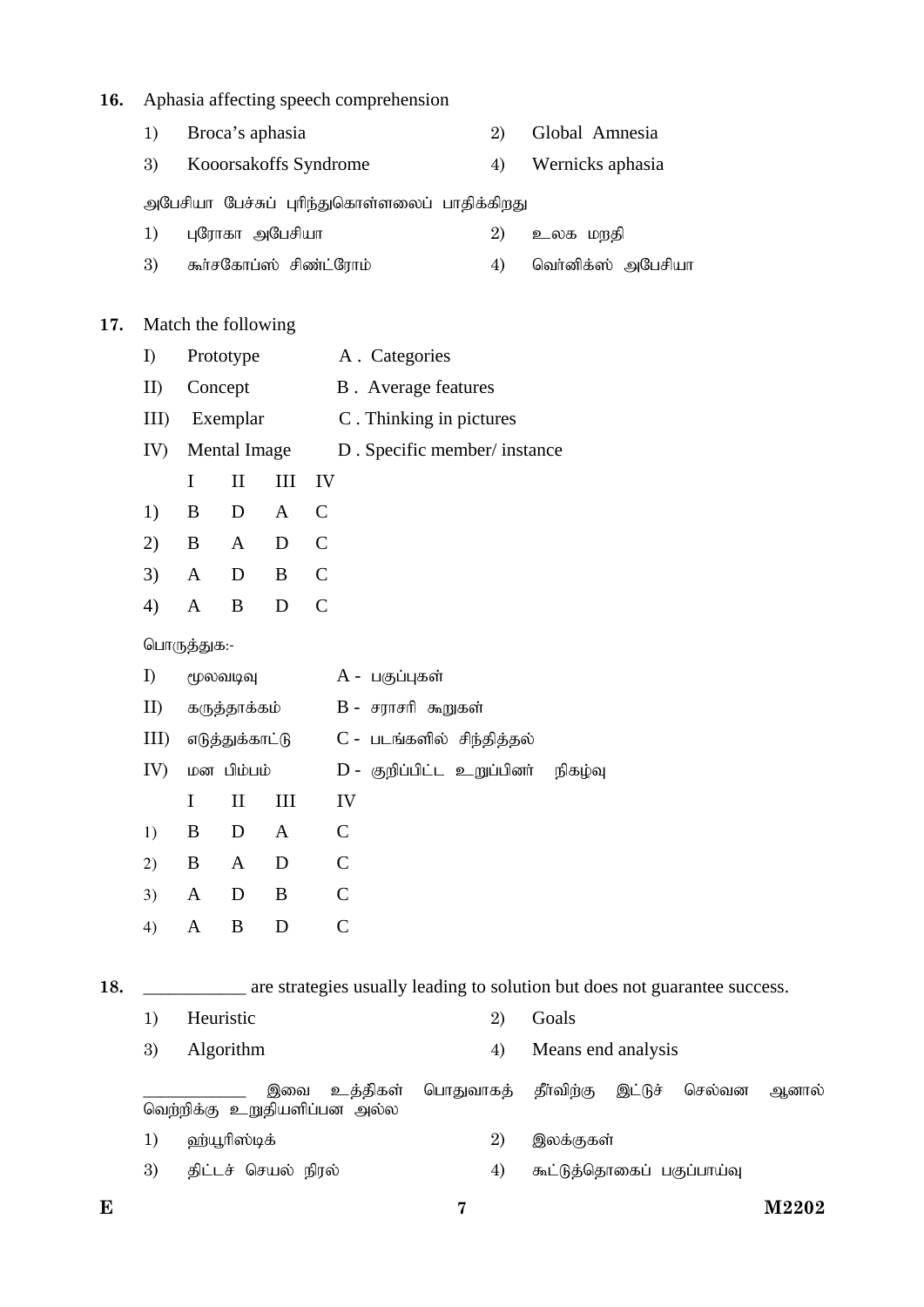| 19. | Use of objects only in the way one is accustomed to                                          |                          |    |                             |  |  |  |
|-----|----------------------------------------------------------------------------------------------|--------------------------|----|-----------------------------|--|--|--|
|     | 1)                                                                                           | Functional fixation      | 2) | <b>Functional fixedness</b> |  |  |  |
|     | Set point<br>3)                                                                              |                          | 4) | Rigid                       |  |  |  |
|     | ஒருவா் தனக்குப் பழகிய வழியில் பொருட்களைப் பயன்படுத்ததுவது                                    |                          |    |                             |  |  |  |
|     | 1)                                                                                           | செயல் நிலைத்தரம்         | 2) | செயல் நிலைப்பாடு            |  |  |  |
|     | 3)                                                                                           | புள்ளி நிர்ணயம்          | 4) | செறிவு                      |  |  |  |
| 20. | Complex set of beliefs, expectations & personal experience                                   |                          |    |                             |  |  |  |
|     | 1)                                                                                           | Semitics                 | 2) | Schema                      |  |  |  |
|     | 3)                                                                                           | Concept                  | 4) | Prototype                   |  |  |  |
|     | தனிநபா் அனுபவம், எதிா்பாா்ப்புகள், நம்பிக்கைகளைக் கொண்ட கூட்டுத் தெகுதி                      |                          |    |                             |  |  |  |
|     | 1)                                                                                           | செமிட்டிக்ஸ்             | 2) | ஸ்கீமா                      |  |  |  |
|     | 3)                                                                                           | கருத்தாக்கம்             | 4) | மூலவடிவ                     |  |  |  |
| 21. |                                                                                              |                          |    |                             |  |  |  |
|     | Affiliation<br>Sentience<br>1)<br>2)                                                         |                          |    |                             |  |  |  |
|     | 3)                                                                                           | Achievement              | 4) | Autonomy                    |  |  |  |
|     |                                                                                              |                          |    |                             |  |  |  |
|     | தூண்டல் தேவை பொருளாதார வணிக வளர்ச்சியுடன் தொடர்புடையது<br>2)<br>1)<br>இணைப்பு<br>சென்டியன்சு |                          |    |                             |  |  |  |
|     | 3)                                                                                           | சாதனை                    | 4) | தன்னுரிமை                   |  |  |  |
|     |                                                                                              |                          |    |                             |  |  |  |
| 22. | Attempts to be competent in dealing with the environment is                                  |                          |    |                             |  |  |  |
|     | 1)                                                                                           | Achievement motivation   |    |                             |  |  |  |
|     | 2)                                                                                           | Power motivation         |    |                             |  |  |  |
|     | 3)                                                                                           | Affectance motivation    |    |                             |  |  |  |
|     | 4)                                                                                           | Stimulus motivation      |    |                             |  |  |  |
|     | சூழ்நிலைக் கையாளுவதில் நிபுணத்துவம் பெறுதற்கான முயற்சிகள்                                    |                          |    |                             |  |  |  |
|     | 1)                                                                                           | சாதனை உந்துதல்           |    |                             |  |  |  |
|     | 2)                                                                                           | அதிகார உந்துதல்          |    |                             |  |  |  |
|     | 3)                                                                                           | உணர்வு வயப்படல் உந்துதல் |    |                             |  |  |  |
|     | 4)                                                                                           | தூண்டல் உந்துதல்         |    |                             |  |  |  |

M2202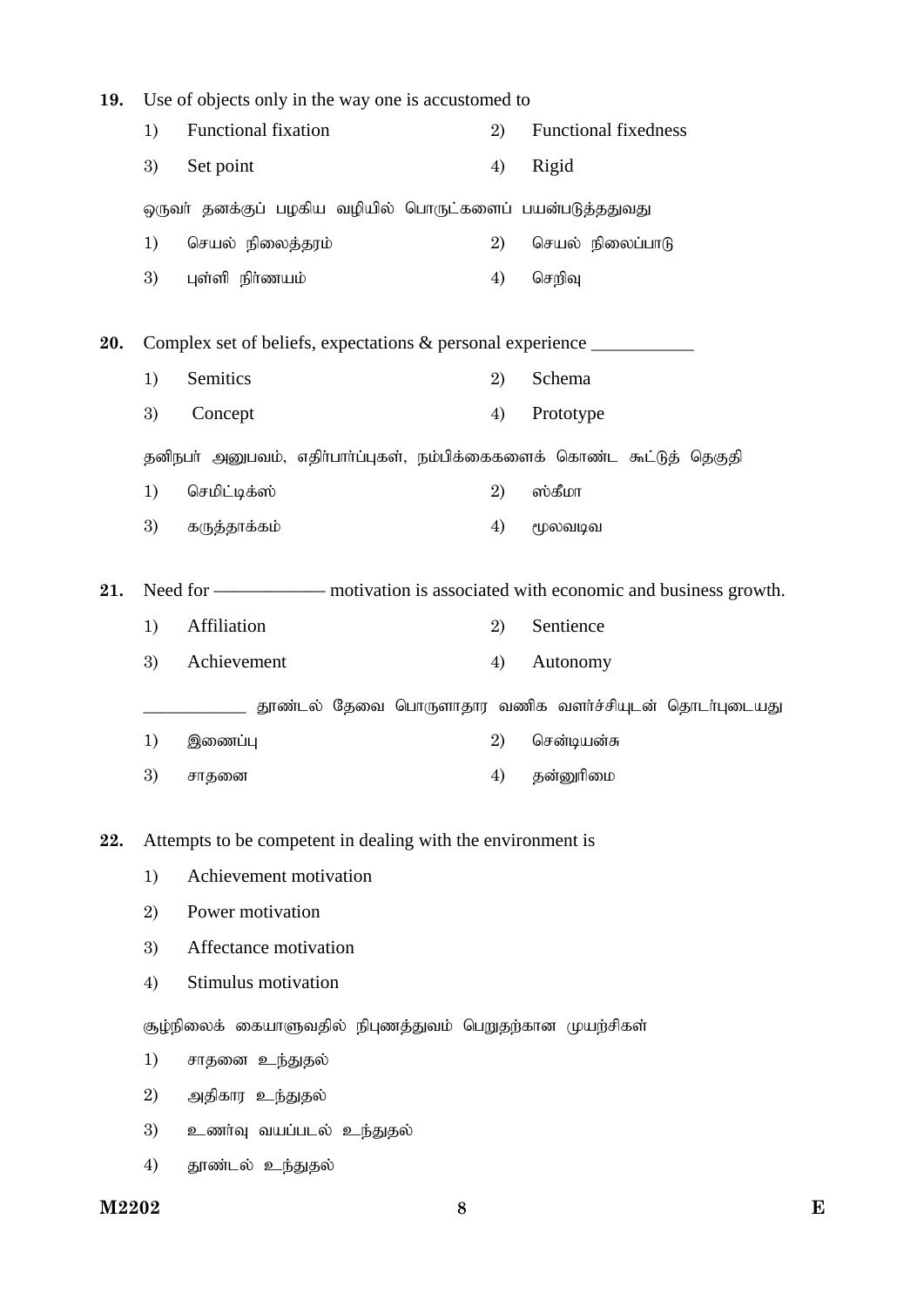**23.** —————— is capable of responding to an alarming situation before cortex.

- 1) Brain stem
- 2) Hypothalamus
- 3) Amygdala
- 4) Reticular activating system

ஒரு அபாயச் சூழலுக்கு எதிர்வினை புரியும் ஆற்றல் கார்டெக்சின் முன்புறம்

- $1)$   $\epsilon$ முளைத் தண்டு
- 2) நைப்போதாலமசு
- 3) அமிக்தலா
- 4) ரெட்டிகுலா் செயலாக்க அமைப்பு

**24.** A type of motivation in which a person performs an action because it leads to an outcome that is separate from the person:(Morgan and King – Introduction to Psychology)

- 1) Intrinsic motivation 2) Extrinsic motivation
- 3) Internal motivation 4) Achievement motivation

ஒரு குறிப்பிட்ட உந்துதலால் ஒரு மனிதா் ஒரு செயலைச் செய்கிறாா். ஏனெனில் அது நபரிடமிருந்து வேறுபட்ட அந்த ஒரு வெளியீட்டிற்கு இட்டுச் செல்கிறது (மோர்கன், கிங் -உளவியல் அறிமுகம்)

- 1) cs;spay;G ce;Jjy; 2) Gwtpay;G ce;Jjy;
- 3) அக உந்துதல் 4) சாதனை உந்துதல்
- **25.** Which of the following was not listed as one of the factors involved in the ability to go to sleep.
	- 1) Body mass
	- 2) Body temperature
	- 3) Serotonin levels
	- 4) Melotonin levels

தூஙகுவதற்கான ஆற்றலில் தொடர்புடைய கூறுகளைக் கொண்ட பட்டியலில் கீழ்க்கண்ட எது இடம்பெறவில்லை

- 1) உடல் பருமன்
- $2)$  உடல் வெப்பம்
- $3)$  செரடோனின் அளவுகள்
- 4) மெலடோனின் அளவுகள்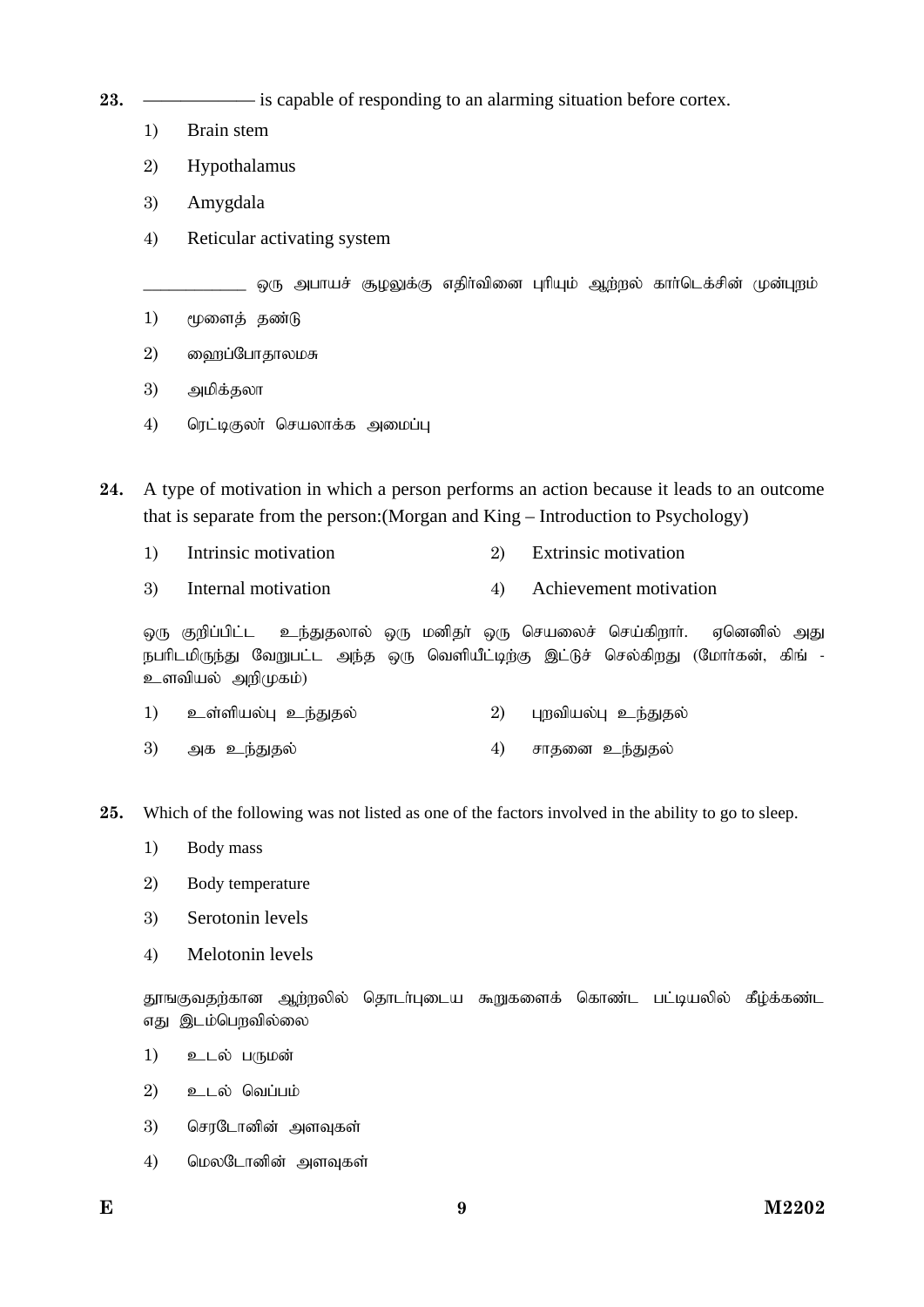**26.** The examinations given at the end of a course to see how much you have learned are

- 1) Capacity tests
- 2) Achievement tests
- 3) Aptitude tests
- 4) Attitude tests

ஒரு படிப்பின் இறுதியில் நீங்கள் எந்த அளவு கற்றிருக்கிறீர்கள் என்றறியத் தரப்படும் தேர்வு

- 1) தகுதித் தேர்வுகள்
- $2)$  சாதனைத் தேர்வுகள்
- 3) செய்திறன் தேர்வுகள்
- 4) நடத்தைத் தேர்வுகள்
- **27.** The first group tests of intelligence was
	- 1) W.A.T
	- 2) T.A.T
	- 3) Stanford Binet
	- 4) Army Alpha

நுண்ணறிவறி முதல் குழுத் தேர்வுகள்

- 1) டயின்யூ. ஏ. <u>ட</u>ீ
- 2)  $\mu$  .  $\sigma$ .  $\mu$
- $3)$   $\omega$ ம்டாண்ட்போர்டு பைனட்
- $4$ ) இராணுவ ஆல்பா
- **28.** French Psychologist Binet has developed the test of intelligence by
	- 1) 1890
	- 2) 1900
	- 3) 1905
	- 4) 1911

நுண்ணறிவறி தேர்வை பிரெஞ்சு உளவியலாளர் பைனட் உருவாக்கிய ஆண்டு

- 1) 1890
- 2) 1900
- 3) 1905
- 4) 1911

**M2202 E 10**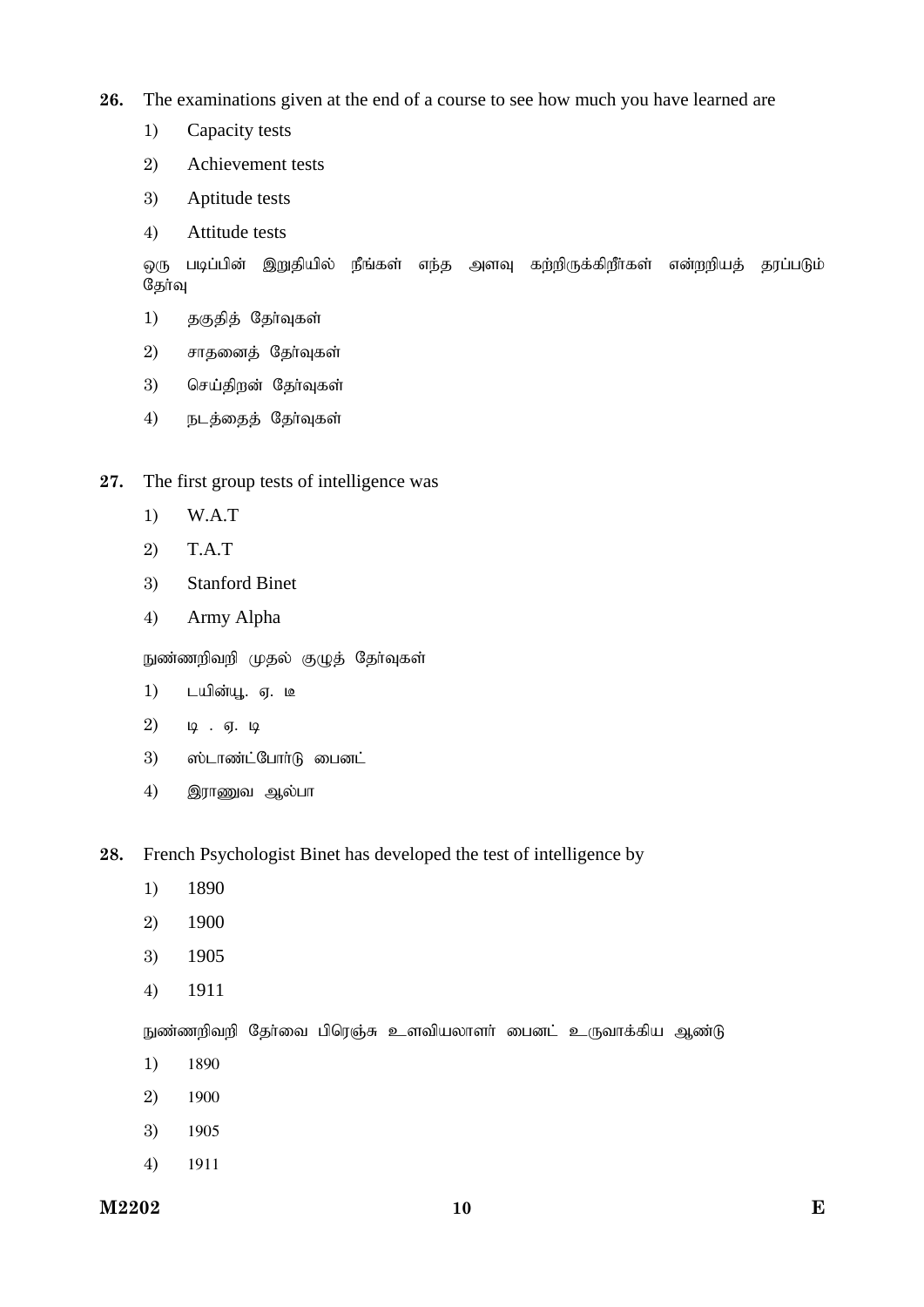- **29.** The concept of \_\_\_\_\_\_\_\_\_\_ refers to notable rise in intelligence test scores over the past century, possibly due to better living conditions, like schooling and environment.
	- 1) Flynn Effect
	- 2) Twin Effect
	- 3) Cultural Effect
	- 4) Gene Effect

என்னும் கருத்தாக்கம் நுண்ணறிவுத் தேர்வு மதிப்பெண்களது குறிக்கத்தக்க அதிகரிப்பு கடந்த சில நூற்றாண்டுகளாக இருந்து வருதல் சூழல், பள்ளிக்கல்வி முறை, வாழ்க்கைத் தர உயர்வுச் சூழல் காரணமாக ஏற்படுகிறது.

- $1)$   $\therefore$ ப்ளைன் விளைவு
- 2) இரட்டை விளைவு
- 3) பண்பாட்டு விளைவு
- $4)$   $\mu$ puga  $\mu$  to  $\mu$

## **30.** Creativity is based on

- 1) Visual imagery
- 2) Auditory imagery
- 3) Intelligence
- 4) Problem solving

படைப்புத்திறன் சார்ந்திருப்பது

- $1)$  காட்சிப் படிமவியம்
- $2)$  கேட்பொலி படிமவியம்
- $3)$  நுண்ணறிவு
- $4)$  சிக்கல் தீர்வு
- **31.** A generalized expectancy identified by Rotter is
	- 1) Locus of control
	- 2) Internal expectancy
	- 3) Expectancies control
	- 4) Role construct
	- ரோட்டரால் கண்டறியப்பட்ட பொதுமைப்படுத்தப்பட்ட எதிர்பார்ப்பியம்
	- 1) லோக்கஸ் ஆ∴ப் கண்ட்ரோல்
	- $2)$  உள்ளியல் எதிர்பார்ப்பியல்
	- 3) எதிர்ப்பார்ப்பியங்களின் கட்டுப்பாடு
	- $4)$  பங்கு நிலைக் கட்டமைப்பு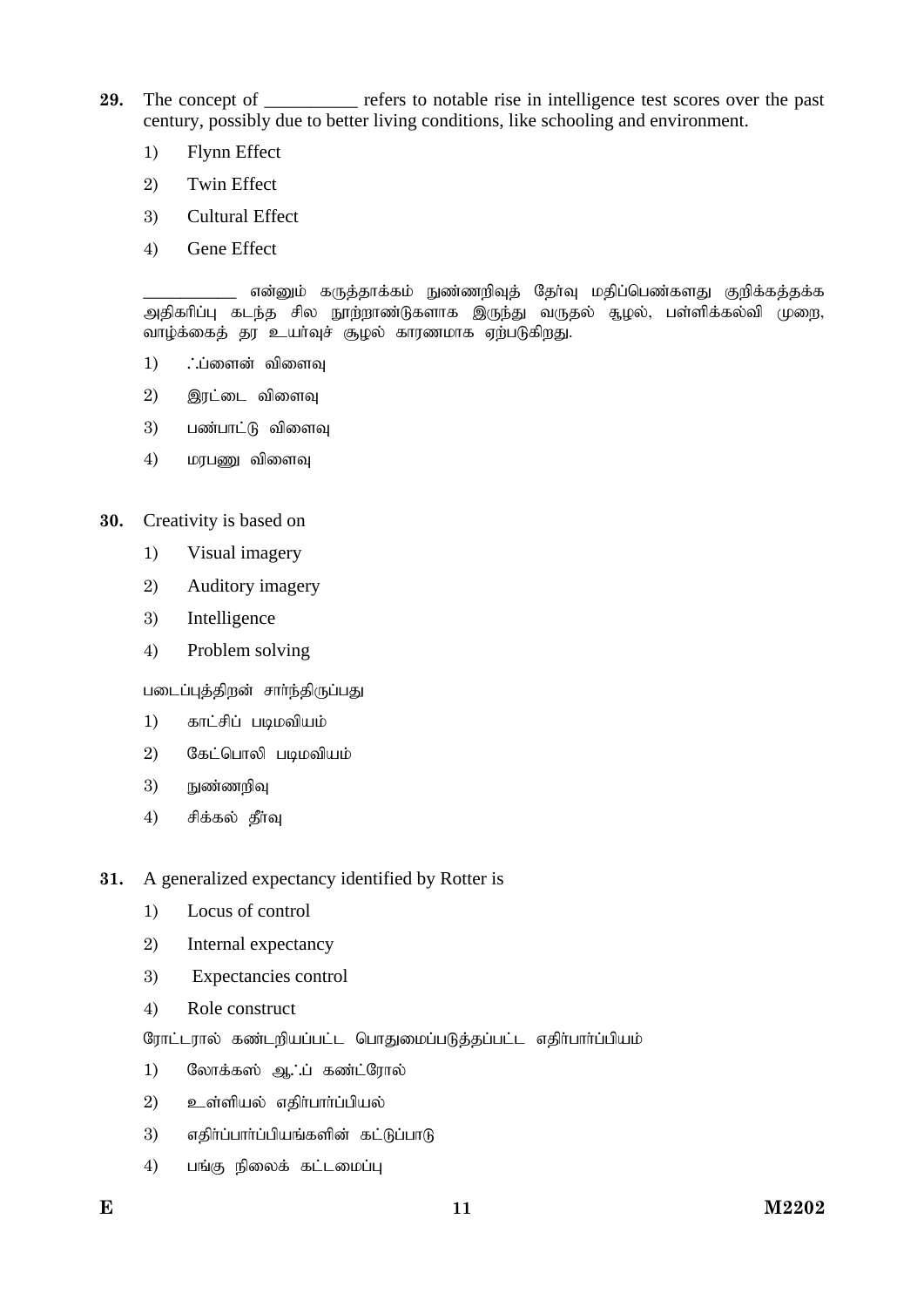**32.** Psychogenetic needs such as abasement, achievement, order, succorance were proposed by

- 1) Henry Murray
- 2) McClelland
- 3) Hull
- 4) McDougall

உளவியல் மரபுகள் நிலைகள் அபேஸ்மெண்ட், சாதனை, ஒழுங்கு, சுக்கோரன்சு ஆகியவற்றைக் கூறியவர்

- $1)$  வெறன்றி மா்யரே
- $2)$  மகீளீலண்ட்
- $3)$   $\omega_{\rm I}$
- 4) மக்டௌகல்
- **33.** According to Adler 'whatever we imagine is our final goal in life gives direction, purpose and unity to our individual personality over the life course' is called
	- 1) Personal construct
	- 2) Fictional Finalism
	- 3) Self fulfilling prophecy
	- 4) Goal directed behavior

ஆட்லா் கருத்தின்படி வாழ்வில் நாம் எதுபற்றிக் கற்பனை செய்கிறோமோ அது வாழ்வியல் உறுதியான இலக்காக அமைந்து, அது திசை, நோக்கம், ஒருமைப்பாடு ஆகியவற்றை நாளடைவில் நமது தனி ஆளுமையில் தருகிறது என்பது இங்ஙனம் அழைக்கப்படுகிறது

- 1) தனிநபர் கட்டமைப்பு
- $2)$  பின்ன இறுதியியம்
- 3) சுயத்தை நிறைவு செய்யும் வருவதை உணர்த்தல்
- 4) இலக்கு நெறிசார் நடத்தை
- **34.** Which following countries would be most likely to have an individualistic trait according to Hofstede.
	- 1) Japan
	- 2) Vietnam
	- 3) England
	- 4) Brazil

ஹாப்ஸ்டெட்டின் கருத்தின்படி, கீழ்க்காணும் நாடுகளில் தனிநபர்களின் ஆளுமைக் கூறுகள் மிகுந்திருக்கும் நாடு

- $1)$  ஜப்பான்
- $2)$  வியட்நாம்
- 3) இங்கிலாந்து
- $4)$  பிரேசில்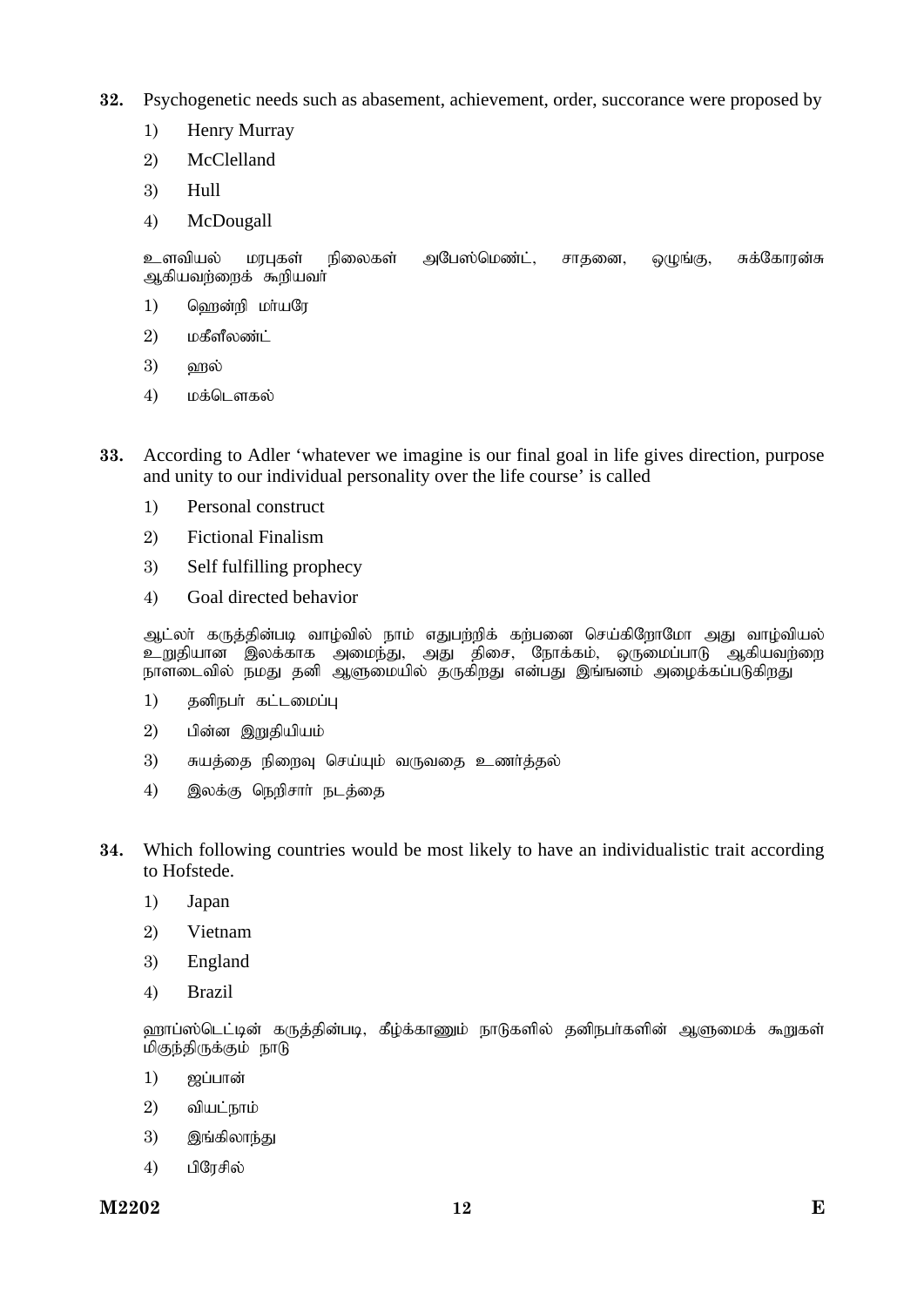- **35.** \_\_\_\_\_\_\_\_ proposes that the process of ´becoming a person' involves passing through several stages of consciousness of self
	- 1) Rollo may
	- 2) Victor Frankl
	- 3) Carl Roger
	- 4) Abraham Maslow

் சுயம் பற்றிய நனவின் பல்வேறு கட்டங்களைக் கடந்து செல்வது ஒரு மனிதராதல் நடைமுறை என்றுரைத்தவர்

- 1) போல்லோ மே
- $2)$  விக்டா பிாாங்க்
- $3)$  கார்ல் ரோஜர்
- $(4)$  அபிரகாம் மாஸ்லோ
- **36.** In a research problem —————— may change affecting the efficiencies of the courses of action or the values of the outcomes.
	- 1) Research topic
	- 2) Research design
	- 3) Environment
	- 4) Research methodology

ஆய்வுச் சிக்கவில் ——————— மாறுவது செயல்களது திறன்களில் பாதிப்பேற்படுத்தும் அல்லது விளைபொருள்களின் மதிப்புகளை மாற்றும்

- 1) ஆய்வுத் தலைப்பு
- $2$ ) ஆய்வுத் திட்டம்
- 3) சூழல்
- 4) ஆராய்ச்சி நெறிமுறை
- **37.** The interviewer will go to the residence of each selected respondents and obtain responses in the questionnaire by direct interviewing with him/her for the topic of study is called
	- 1) Purchase intercept technique
	- 2) Mall intercept interview
	- 3) Door-to door interviewing
	- 4) Executive interviewing

நேர்காணல் செய்பவர் தேர்வு செய்த தகவலாளர்களில் ஒவ்வொருவருடைய வீடாகச்<br>சென்று நேரடியாக அவருடன் நேர்காணல் செய்து தனது ஆய்வுத் தலைப்பிற்காக நோ்காணல் செய்து விளைநிரலுக்குரிய பதில்களைப் பெறுதல் இங்ஙனம் அழைக்கப்படுகிறது

- 1) வாங்குவோர் இடைமறி நேர்காணல்
- 2) மால் இடைமறி நேர்காணல்
- 3) வீட்டுக்கு வீடு நேர்காணுதல்
- 4) செயலாட்சி நேர்காணுதல்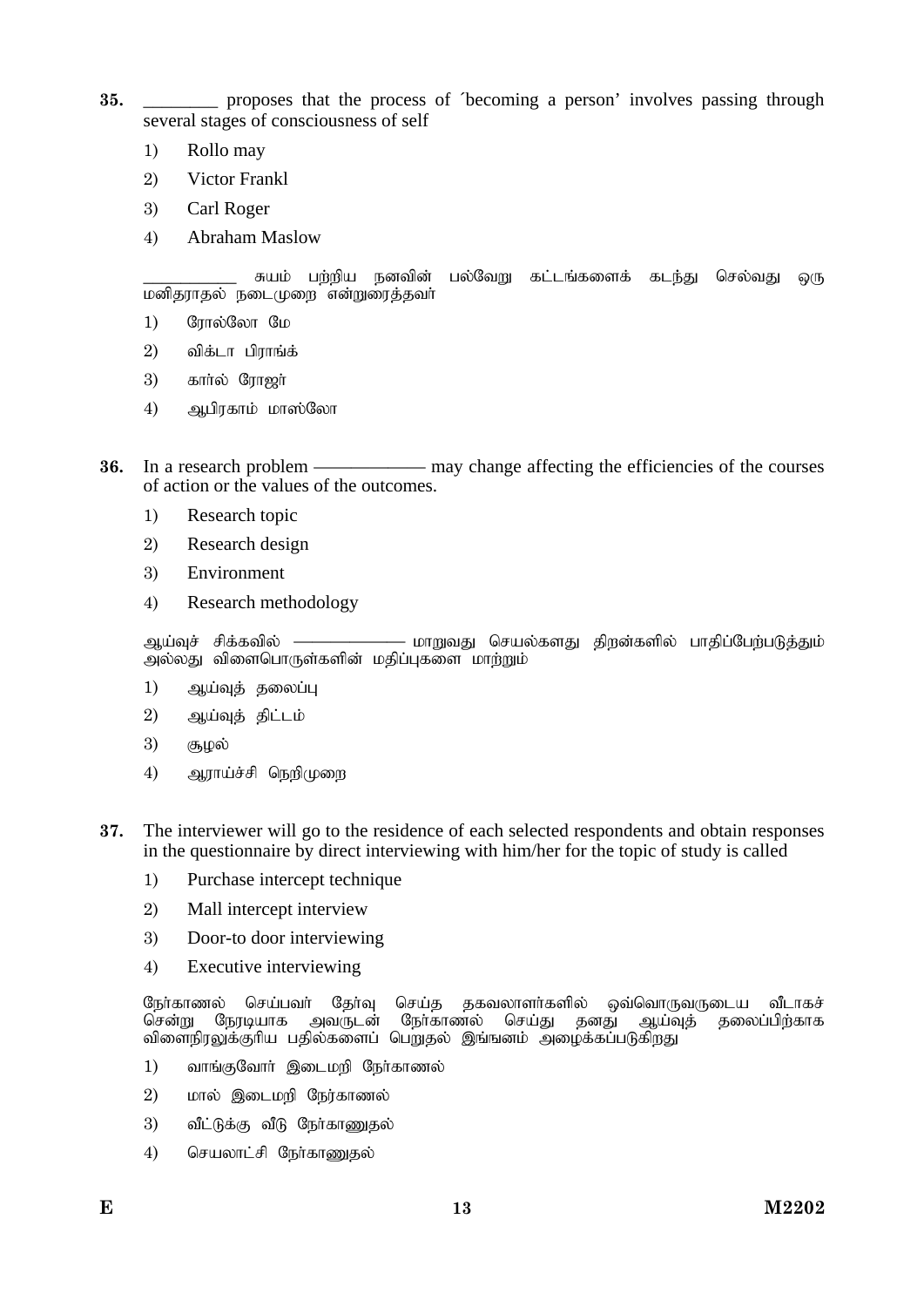- **38. a** is a directory assisted telephone interview, in which the required number of telephone numbers are generated from one or more telephone directories.
	- 1) Random digit dialing
	- 2) Systematic random digit dialing
	- 3) Telephone directory reference
	- 4) Plus one dialing

என்பது ஒரு டைரக்டரி துணைபுரி தொலைபேசி நேர்காணல், அதில் தேவையான எண்ணிக்கைக்குரிய தொலைபேசி எண்கள் ஒன்று அல்லது பல தொலைபேசி டைரக்டரிகளைக் கொண்டு சேகரிக்கப்படுகிறது

- $1)$  வுங்கொன்றும், இங்கொன்றுமான இலக்க அமைத்தல்
- $2$ ) (முறைசார் அங்கொன்றும் இங்கொன்றுமான இலக்க அழைத்தல்
- 3) தொலைபேசி டைரக்டரி குறிப்புதவி
- 4) ப்ளஸ் ஒன் டயலிங்
- **39.** The test which is used to compare the given observed frequencies with the corresponding expected frequencies of an assumed theoretical distribution to draw conclusion about whether or not the given data follow the assumed distribution is known as
	- 1) Two tailed one sample sign test for small sample
	- 2) Chi-square test
	- 3) Run test for randomness
	- 4) Median test

குரப்பட்ட கரவுகள் கருதிய பகிர்வைப் பின்பர்றி அமைந்துள்ளதா இல்லையா என்பது குறித்த முடீவுக்கு வருதற்குரிய தேர்வு இது இதன்முலம் உற்றுநோக்கிய நிகழ்வெண்கள் எதிர்நோக்கிய நிகழ்வெண்கள் ஆகியவற்றை ஒப்பிடுவது இங்ஙனம் அறியப்படுகிறது

- 1) சிறிய மாதிரிக்குரிய இரட்டை முறை ஒரு மாதிரி குறித் தேர்வு
- 2) எைக ஸ்கொயர் தேர்வு  $(Chi-Square)$
- 3) அங்கொன்றும், இங்கொன்றுமாகத் தேர்ந்தமைக்கான புள்ளி தேர்வு
- $4$ ) நடுவெண்சராசரி தேர்வு

#### **M2202 E 14**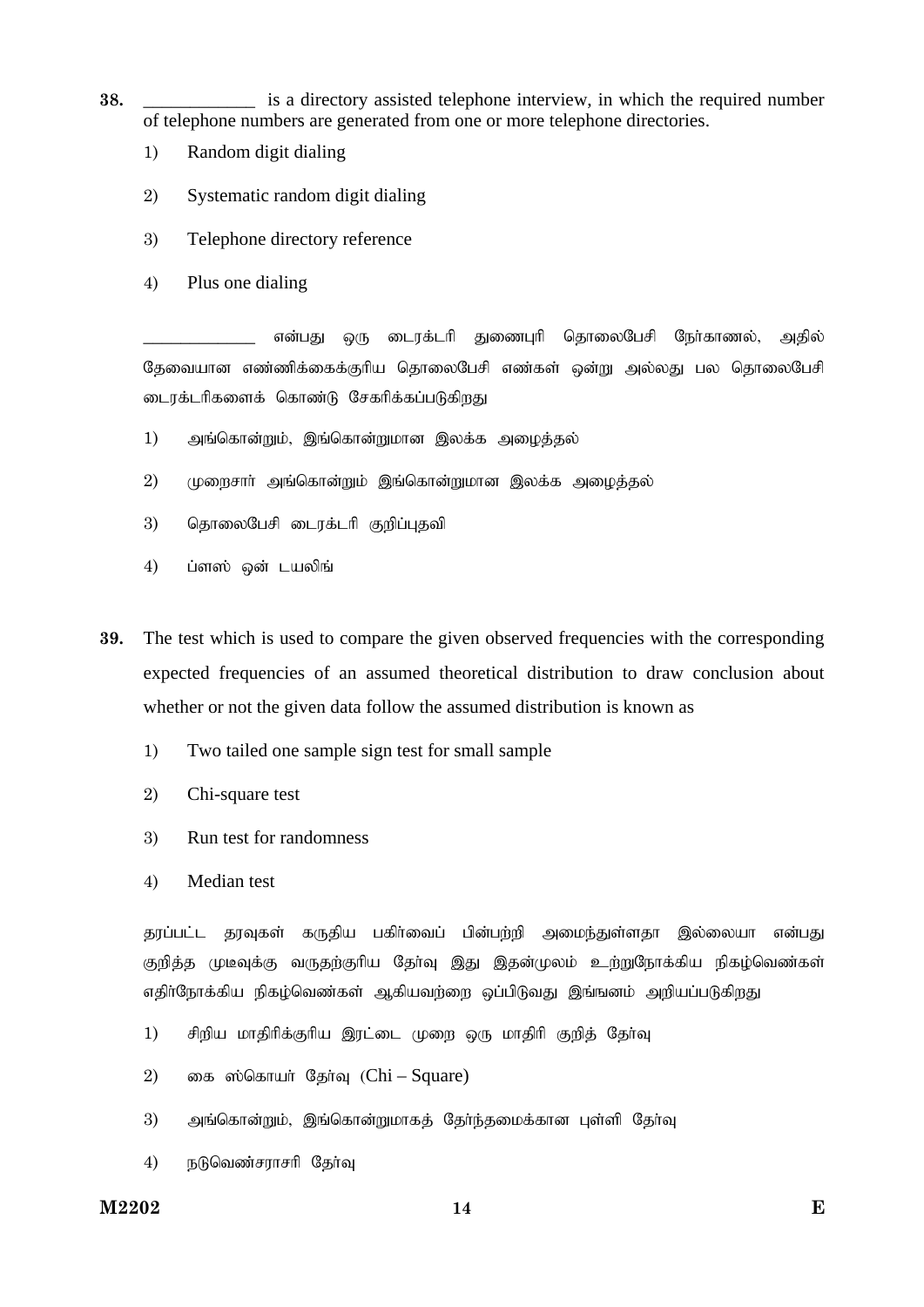- **40.** Research in which two or more variables are measured and the statistical relationships among them are assessed. There is no manipulated independent variable and usually very little attempt to control extraneous variables are called
	- 1) Quasi experimental research
	- 2) Correlational research
	- 3) Single variable research
	- 4) Qualitative research

ஆய்வில் இரண்டு அல்லது இரண்டுக்கு மேற்பட்ட மாறிகள் அளவிடப்படுகின்றன அவற்றுக்கிடையிலான புள்ளியியல் தொடர்புகள் கண்டறியப்படுகின்றன நிலைமாற்றம் உண்டுபண்ணக் கூடிய சுதந்திர மாறி ஏதுமில்லை புற நிலை மாறிகளைக் கட்டுபடுத்த மிகச் சிறிய முயற்சியே மேற்கொள்ளப்பட்டுள்ளது இத்தகு ஆய்வு இங்ஙனம் அழைக்கப்படுகிறது

- 1) அரை கட்ட சோதனை ஆய்வு
- $2$ ) ஒன்றுக் கொன்று தொடர்புடை ஆய்வு
- $3)$  ஒற்றை மாறி ஆய்வு
- 4) குணவியல் ஆய்வு
- **41.** The assumption of \_\_\_\_\_\_\_\_\_\_\_\_ is the basic assumption of all scales, especially Wechsler's scale where relative degree of intelligence are defined in terms of it.
	- 1) Working memory
	- 2) Mental age
	- 3) Chronological age
	- 4) Constancy of IQ

இது குறித்த கருதுகோள்தான் எல்லா அளவுகோல்களுக்கும் அடிப்படைக் கருதுகோளாகத் திகழ்கிறது குறிப்பாக வெச்லருடைய அளவுகோலில் நுண்ணறிவின் சாா்பு கோணம் இந்த அலகினால் குறிக்கப்படுகிறது

- 1) செயலாற்றும் நினைவுத்திறன்
- $2)$  மூளையின் வயகு
- $3$ )  $5\pi$ லவரையறை வயது
- $4$ ) நிலைதகவுடைய நுண்ணறி அலகு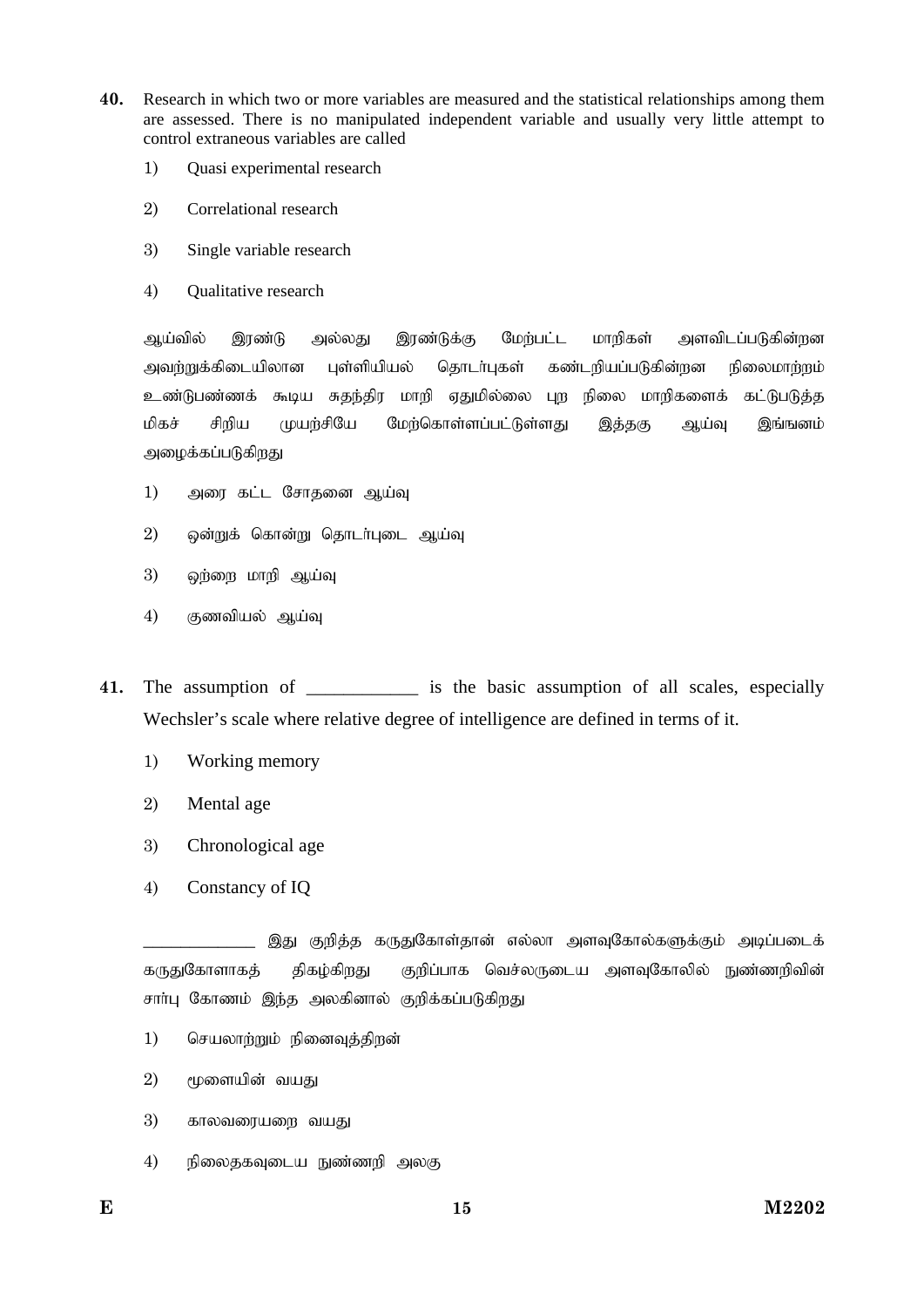**42.** The three broad approaches to the assessment of \_\_\_\_\_\_\_\_\_\_\_\_ involve behavioural covert and questionnaire methods.

- 1) Personality
- 2) Attitude
- 3) Motivation
- 4) Prejudice

முன்று பாரந்த அணுகுமுறைகள் \_\_\_\_\_\_\_\_\_\_\_\_\_\_\_ பரிசீலிப்பதற்கு வினாநிரல் முறைகள் நடத்தை தகாத ஆகியவற்றை உட் கொண்டமைந்துள்ளது

- $1)$   $\mathfrak{R}$ (ளுமை
- $2)$  நடத்தை
- 3) உந்துதல்
- 4) நடுநிலை தவறிய கருத்து
- **43.** —————— is important for Social acceptability of a test but is trivial for psychometric purpose.
	- 1) Face validity
	- 2) Construct validity
	- 3) Criterion validity
	- 4) Concurrent validity

– என்பது ஒரு தேர்வின் கமூக ஏற்புக்கு மிகவும் இன்றியமையாதது ஆனால் அது உளவியல் எண்ணீட்டு இலக்கில் பொருட்படுத்தத்தகாதது

- 1) முக ஏற்புத்தன்மை
- $2)$  கட்டமைப்பு ஏற்புத்தன்மை
- 3) குறிப்பீட்டு ஏற்புத்தன்மை
- 4) ஒட்டுமொத்த ஏற்புத்தன்மை
- 

**44.** —————— is the margin of error to be expected in the predicted criterion score.

- 1) Standard error of estimate
- 2) Face validity
- 3) Type 1 error
- 4) One tailed error

| the contract of the contract of the contract of the contract of the contract of | என்பது |  | பிழை எல்லையாக எதிா்நோக்கப்பட்டு குறிப்பீட்டு புள்ளி |  |
|---------------------------------------------------------------------------------|--------|--|-----------------------------------------------------|--|
| எண்ணிக்கைக்குரியதாக அமைகிறது                                                    |        |  |                                                     |  |

- 1) மதிப்பீட்டில் நிலைதகை பிழை
- $2)$  (முக ஏற்புத்தன்மை
- $3)$  வகை  $1$  பிழை
- $4)$  ஒற்றை வாலுடை பிழை

**M2202 E 16**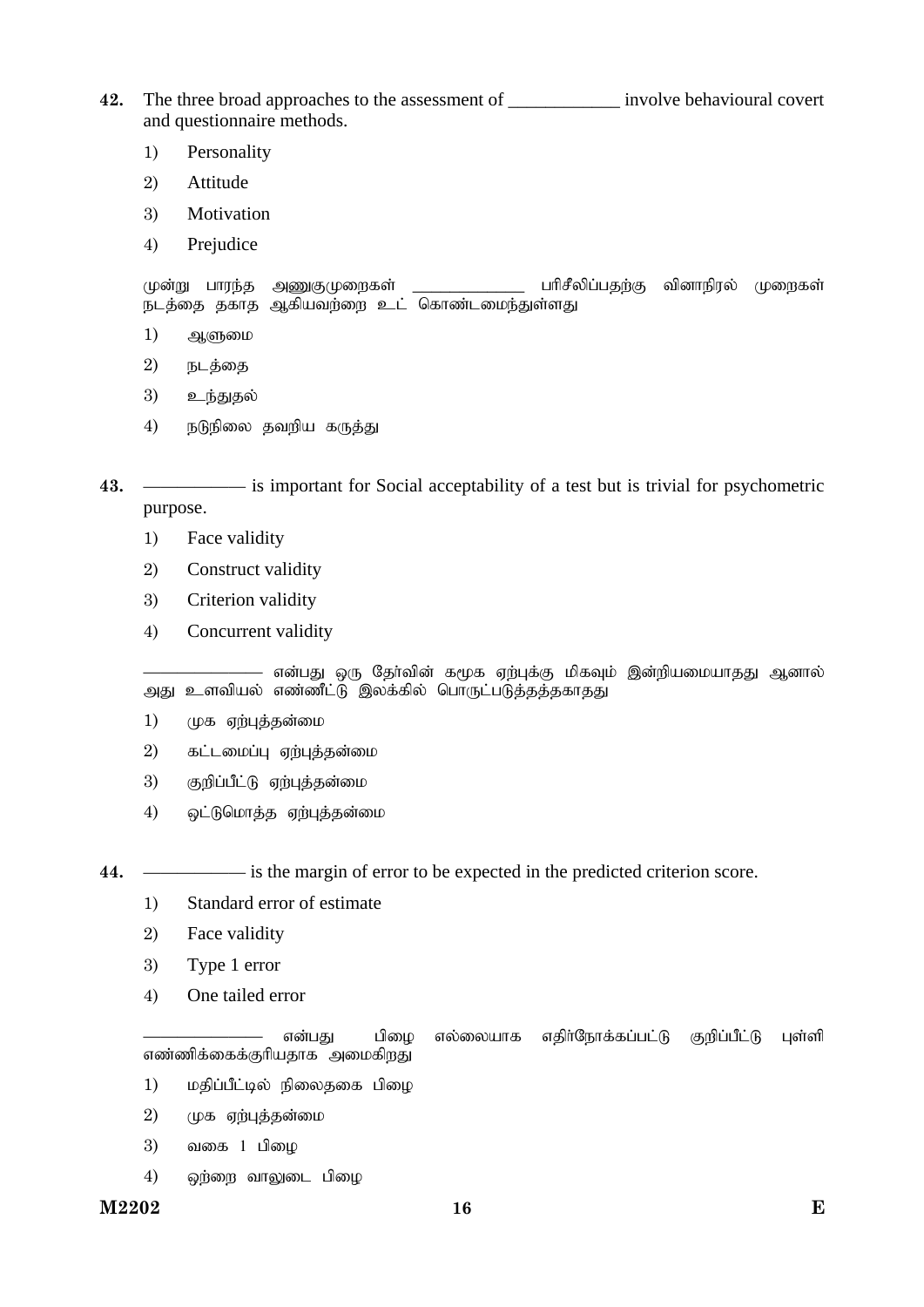- **45.** The inventories NEO PI–R and NEO –PFI are based on the approach of the approach of five factor model of personality developed by
	- 1) Cattell
	- 2) Goldberg
	- 3) Carl Rogers
	- 4) Costa McCrae

ஆளுமையின் ஐந்து கூற்று மாதிரி அணுகுமுறையின் அடித்தனமாகத் திகழும் NEO-PI-R,  $NEO$  – $PFI$  எனும் கண்டறி ஆய்வுகளை உருவாக்கியவா்

- $1)$   $05$ ட்டல்
- $2)$  கோல்ட்பெர்க்
- $3)$   $\sigma$ ளர்ல் ரோஜர்ஸ்
- 4) காஸ்டா மெக்ரே

**46.** Which one of the following is not a part of a neuron?

- 1) Dendrites
- 2) End brush
- 3) Cell body
- 4) Protoplasm

கீழ்க்கண்ட எந்த ஒன்று நியூரானின் உறுப்பு அன்று?

- 1) டென்ட்ரைட்ஸ
- $2)$  பிரஷின் இறுதி
- $3)$  அணு உடல்
- 4) புரோட்டோபிளாசம்

**47.** \_\_\_\_\_\_\_\_\_ of the somatic nervous system carries impulses from the CNS to the muscle where they initiate reaction.

- 1) Motor nerves
- 2) Sensory nerves
- 3) Neurotransmitters
- 4) Reflexes

ஏனும் நரம்பு மண்டலம் இதிலிருந்து உணர்வூட்டலை தசைக்குக் கொண்டு சென்று அங்கே எதிர்வினையைச் செயற்படுத்துகிறது

- $1)$  போட்டார் நரம்புகள்
- $2)$  உணர்வறி நரம்புகள்
- 3) நியூரோடிரான்ஸ்மீட்டர்கள்
- 4) திடீர் தன்னியல்புச் செய்கைகள்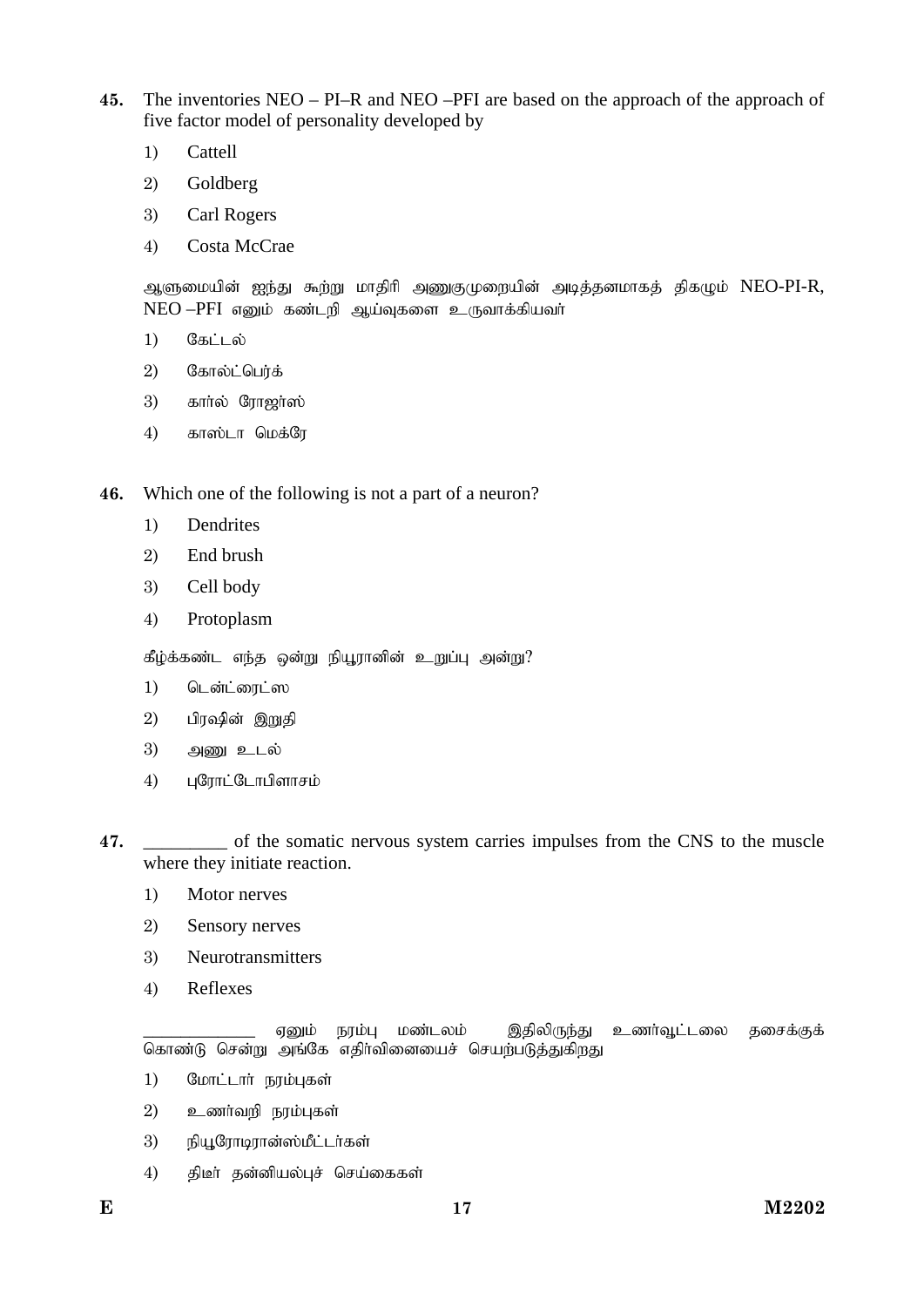- **48.** A technique for measuring the electrical activity of the brain via electrodes placed at specific locations on the skull.
	- 1) Electroencephalography
	- 2) Computerized Tomography
	- 3) Magnetic Resonance Imaging
	- 4) Positron Emission Tomography

மண்டையோட்டிற்குள் குறிப்பிட்ட பகுதிகளில் எலக்ட்ராடுகளை இடம் பெறச் செய்ததன் வழி மூளையின் மினசாரச் செயல்பாட்டை அளக்கும் ஒரு உத்தி

- 1) எலக்ட்ரோசெப்பலோகிராபி
- $2)$  கணினிமய டோமோகிராபி
- 3) காந்த ரிசோனன்ஸ் படிமவியம்
- 4) பாசிட்ரான் எமிசன் தோமோகிராபி

**49.** The white fatty substance covering the axon is called

- 1) Axon case
- 2) Myelin sheath
- 3) Nodes of Ranvier
- 4) Membrane

ஆக்சனை மூடியிருக்கும் வெண்ணிறக் கனத்த பொருள் இங்ஙனம் அழைக்கப்படுகிறது.

- 1) அக்ஸன் கேஸ்
- $2)$  மைலின் ஷித்
- 3) நோட்ஸ் ஆப் ரான்வீர்
- 4) மெம்பிரய்ன்
- **50.** Damage to the region markedly impairs the understanding of speech and written language
	- 1) Wernicke area
	- 2) Brocci Area
	- 3) Cerebrum
	- 4) Cerebral hemisphere

பேச்சைப் புரிந்துகொள்ளுதல், எழுத்துமொழி புரிதல் திறனில் ஊறுபடுத்தும் நிகழ்வு இப்பகுதியில் ஏற்படும் சிதிலப்பாட்டால் நேர்கிறது

- 1) வெர்னிக்கா தளம்
- $2)$  புரோச்சி தளம்
- 3) செரிபிரம்
- 4) செரிபிரல் மண்டலம்

————————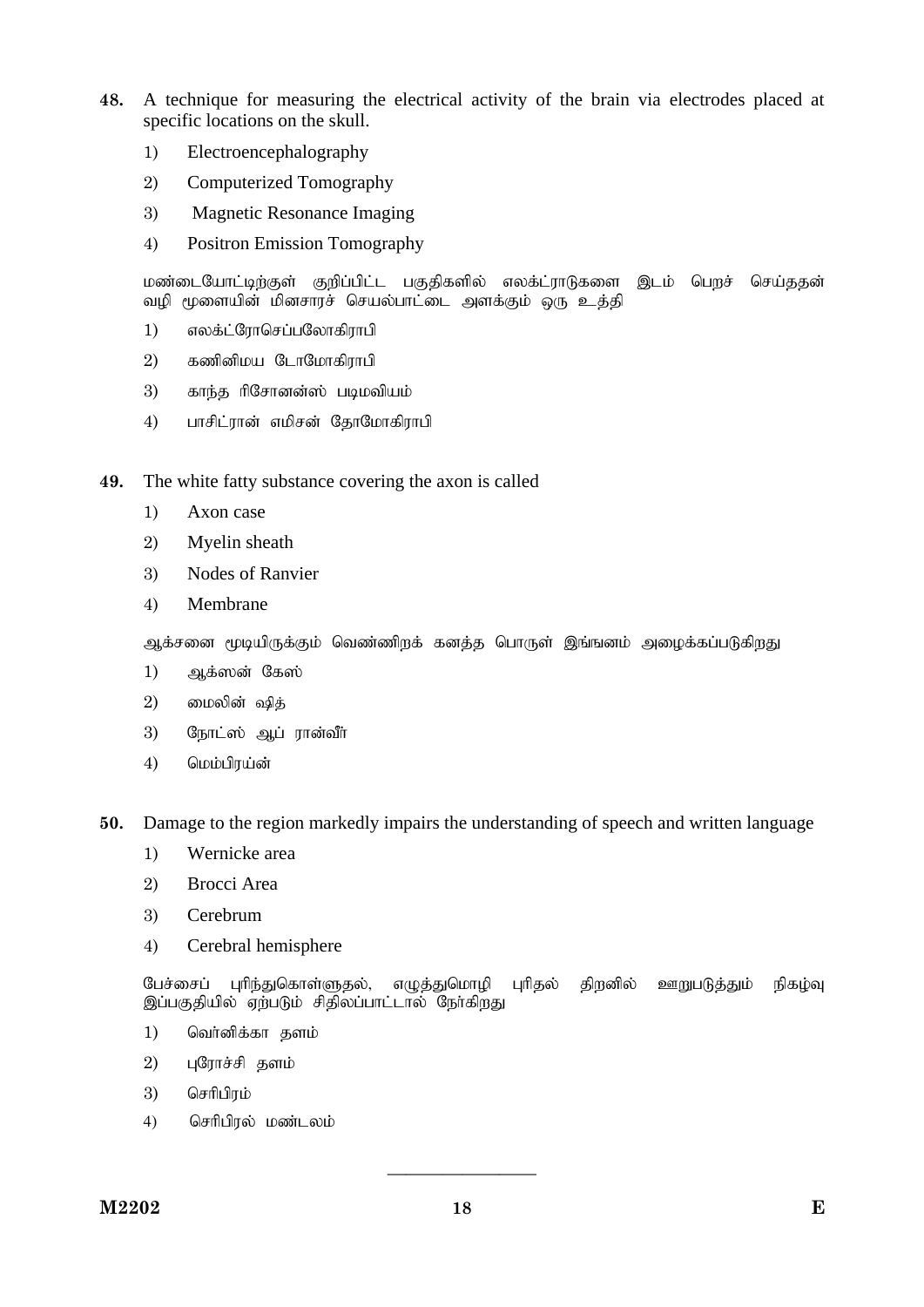# **ROUGH WORK**